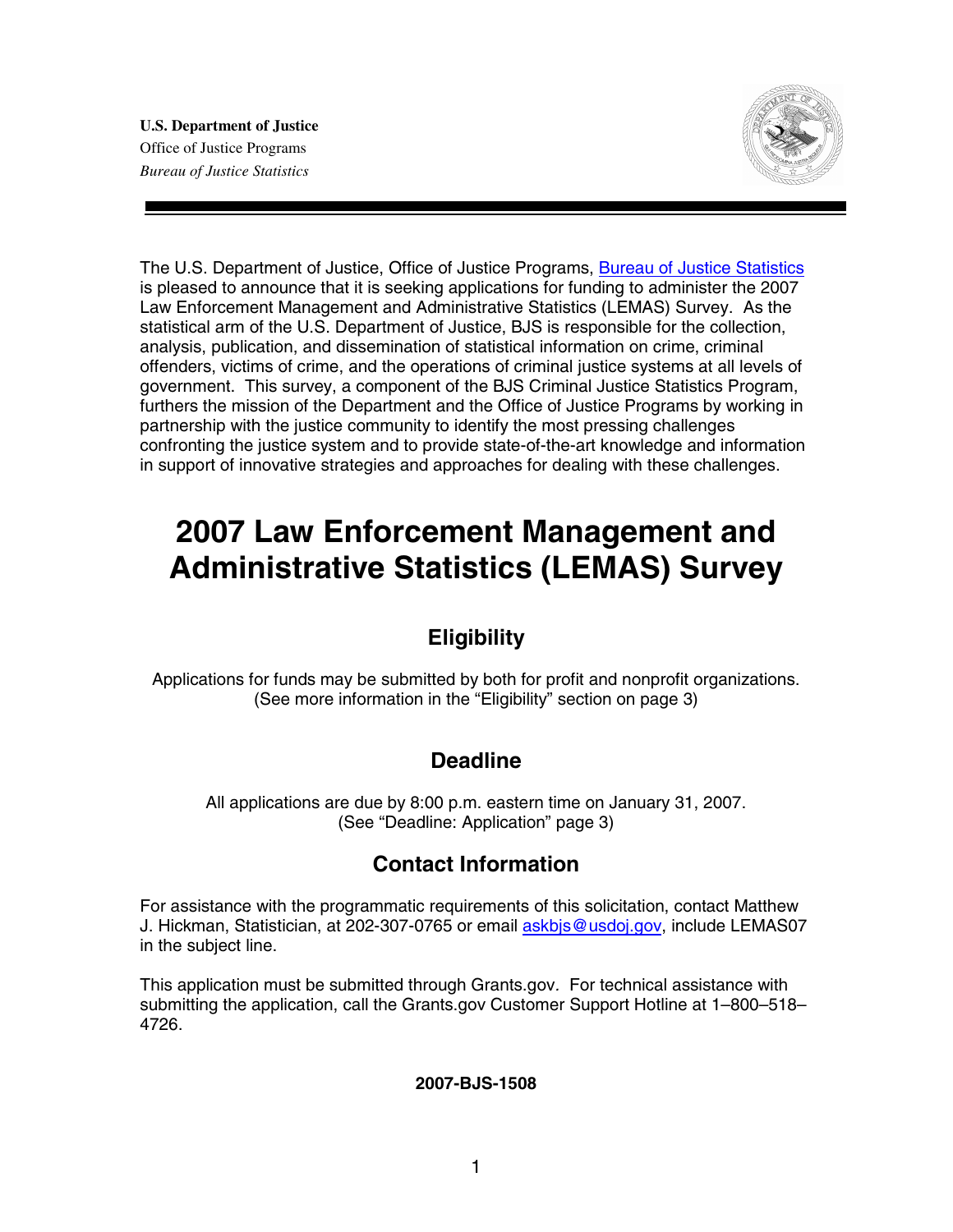# **CONTENTS**

|                                                                                                                                                                         | 3 |  |
|-------------------------------------------------------------------------------------------------------------------------------------------------------------------------|---|--|
|                                                                                                                                                                         | 3 |  |
|                                                                                                                                                                         | 3 |  |
|                                                                                                                                                                         | 3 |  |
| Faith-Based And Other Community Organizations<br>$\bullet$                                                                                                              | 3 |  |
|                                                                                                                                                                         | 4 |  |
|                                                                                                                                                                         |   |  |
|                                                                                                                                                                         | 6 |  |
|                                                                                                                                                                         | 7 |  |
| Standard Form 424<br><b>Project Narrative</b><br><b>Budget Detail Worksheet and Budget Narrative</b><br><b>Indirect Cost Rate Agreement</b><br><b>Other Attachments</b> |   |  |
|                                                                                                                                                                         | 8 |  |
|                                                                                                                                                                         | 8 |  |
|                                                                                                                                                                         |   |  |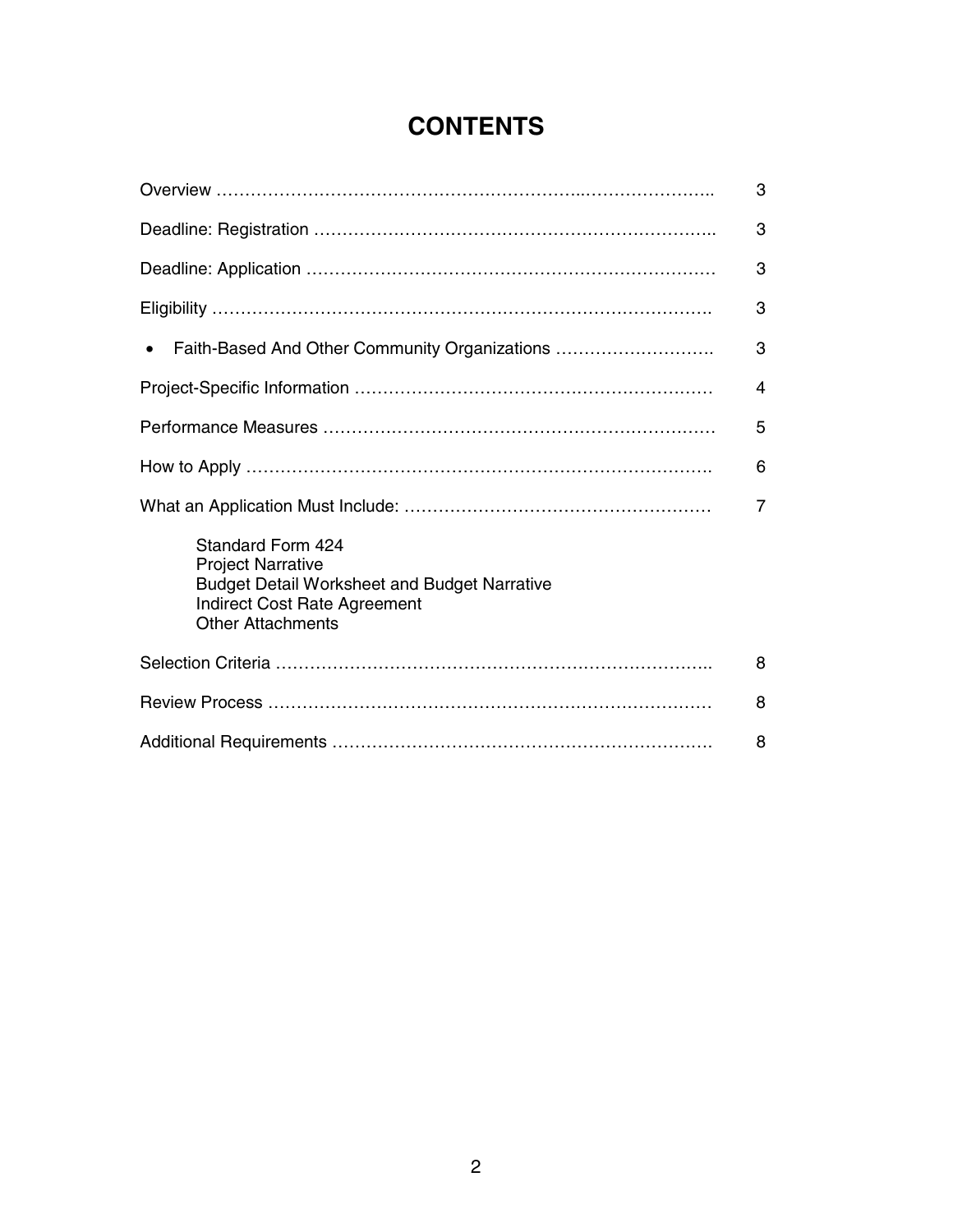# **2007 Law Enforcement Management and Administrative Statistics (LEMAS) Survey CDFA Number 16.734**

### **Overview**

The purpose of this award is to provide funding to administer the 2007 Law Enforcement Management and Administrative Statistics (LEMAS) Survey. This survey will obtain information about the personnel, operations, policies, and procedures of law enforcement agencies in the United States. Applicants are encouraged to review previous LEMAS surveys and related statistical reports from the LEMAS program, available on the BJS website at www.ojp.usdoj.gov/bjs. A draft data collection instrument and respondent list will be provided by BJS. BJS anticipates making one award for a 12-month period under this solicitation, with an award date on or after May 1, 2007. BJS is authorized to issue this solicitation under the Omnibus Crime Control and Safe Streets Act of 1968, Section 302, as amended, 42 U.S.C. 3732.

# **Deadline: Registration**

Registering with Grants.gov is a one-time process; however, if you are a first time registrant it could take up to several weeks to have your registration validated and confirmed and to receive your user password. It is highly recommended you start the registration process as early as possible to prevent delays in submitting your application package to our agency by the deadline specified. There are three steps that you must complete before you are able to register: 1) Register with Central Contractor Registry (CCR); 2) Register yourself as an Authorized Organization Representative (AOR); and 3) Be authorized as an AOR by your organization. For more information, go to www.grants.gov. **Note: Your CCR Registration must be renewed once a year. Failure to renew your CCR registration may prohibit submission of a grant application through Grants.gov.** 

## **Deadline: Application**

The due date for applying for funding under this announcement is 8:00 p.m. eastern time, on January 31, 2007.

# **Eligibility**

Both profit-making and nonprofit organizations may apply for funds. However, consistent with OJP fiscal requirements, for profit organizations are not allowed to make a profit as a result of this award or to charge a management fee for the performance of this award.

**Faith-Based And Other Community Organizations:** Consistent with President George W. Bush's Executive Order 13279, dated December 12, 2002, and 28 C.F.R. Part 38, it is DOJ policy that faith-based and other community organizations that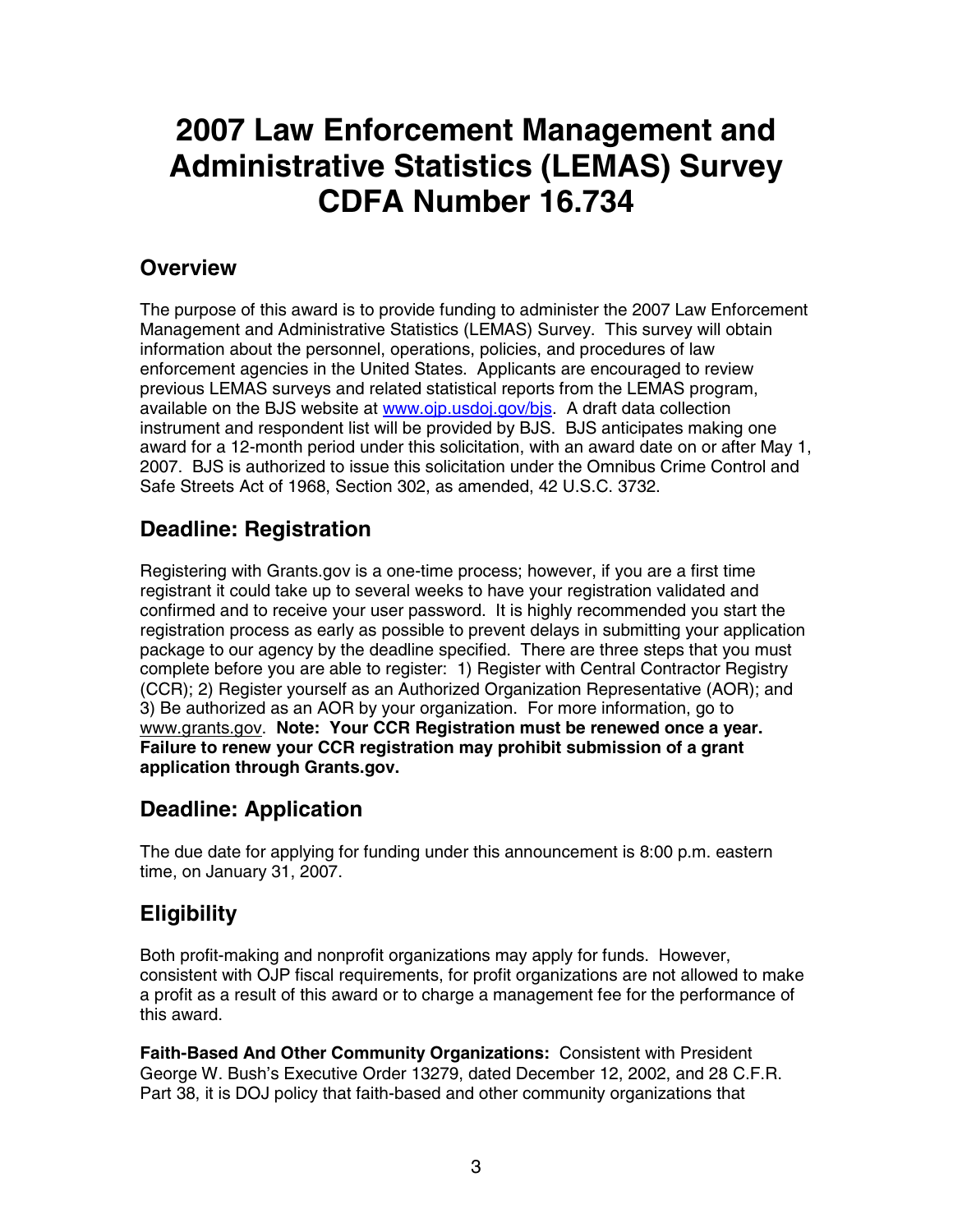statutorily qualify as eligible applicants under DOJ programs are invited and encouraged to apply for assistance awards to fund eligible grant activities. Faith-based and other community organizations will be considered for awards on the same basis as other eligible applicants and, if they receive assistance awards, will be treated on an equal basis with all other grantees in the administration of such awards. No eligible applicant or grantee will be discriminated for or against on the basis of its religious character or affiliation, religious name, or the religious composition of its board of directors or persons working in the organization.

Faith-based organizations receiving DOJ assistance awards retain their independence and do not lose or have to modify their religious identity (e.g., removing religious symbols) to receive assistance awards. DOJ grant funds, however, may not be used to fund any inherently religious activity, such as prayer or worship. Inherently religious activity is permissible, although it cannot occur during an activity funded with DOJ grant funds; rather, such religious activity must be separate in time or place from the DOJfunded program. Further, participation in such activity by individuals receiving services must be voluntary. Programs funded by DOJ are not permitted to discriminate in the provision of services on the basis of a beneficiary's religion.

Applicants are encouraged to review the Civil Rights Compliance section under "Additional Requirements" in this announcement.

## **Project-Specific Information**

The Law Enforcement Management and Administrative Statistics (LEMAS) Survey is presently the most systematic and comprehensive source of national data on law enforcement personnel, expenditures and pay, operations, equipment, computers and information systems, and policies and procedures. The LEMAS surveys provide national estimates for all State and local law enforcement agencies based on a representative sample of more than 3,000 agencies. LEMAS surveys have been conducted approximately every three years since 1987 and have provided information on current issues and trends in law enforcement in the United States. The LEMAS program has been instrumental in policy making, planning, and budgeting at all levels of government.

#### **Scope of Work**

The objective of this project is to complete data collection for the 2007 Law Enforcement Management and Administrative Statistics (LEMAS) Survey. This includes extensive follow-up, data verification, data entry, and delivery of a final data set and documentation. The data collection instrument and respondent list will be provided by BJS. Applicants should plan for a 6 to 8-page instrument to be sent to approximately 1,000 law enforcement agencies, and a 3 to 4-page instrument to be sent to approximately 2,200 agencies. In preparing proposals for this solicitation, applicants are strongly encouraged to review the data collection instruments, datasets, and statistical reports from the LEMAS program, available on the BJS website at www.ojp.usdoj.gov/bjs.

The data collection agent will have routine contact with State and local law enforcement agencies and must be knowledgeable in the area of law enforcement and the larger criminal justice system. The recipient of funds will: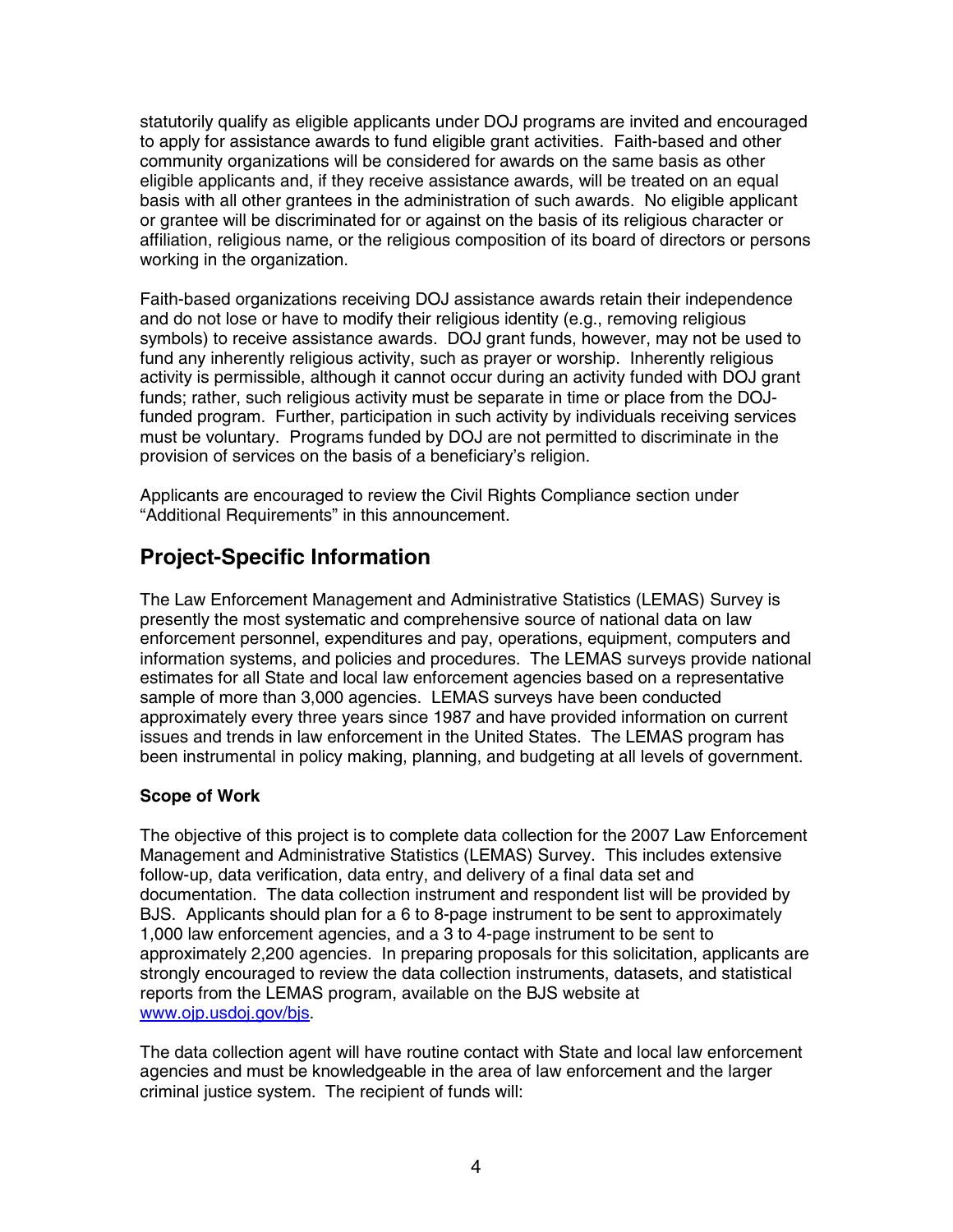1. Develop a detailed timetable for each task in the project. Data collection should begin in July 2007 and be completed in 10 months. After the BJS project manager has agreed to the timetable, all work must be completed as scheduled.

2. Transmit surveys to respondents and provide extensive follow-up to respondents that require assistance, clarification, or encouragement to complete the survey. This may involve multiple follow-up telephone calls, re-mailing or re-faxing surveys, and e-mail correspondence. Applications should present a multi-method approach to include mail, e-mail, internet-based, and other methods of disseminating the survey instrument.

3. Create and maintain a web site which respondents can use to submit their data. Electronic submission will be the preferred method of response, and respondents should be encouraged to use this method.

4. Implement and maintain an automated 'real-time' system to provide ongoing status of each survey respondent, complete documentation, and an inventory of follow-up communication and procedures for each case. Respondents' method of response (website, mail, fax, or phone) shall be included in this system. This automated tracking system should remain current and accessible to the BJS project monitor at all times.

5. Identify techniques necessary to achieve a 90% or better survey response rate and item response rates as specified in the "Performance Measures" below. Previous response rates on LEMAS surveys have exceeded 90%.

6. Deliver to BJS electronic versions of the survey data and documentation in ASCII file format. Survey documentation should include, but is not limited to, a comprehensive codebook detailing variable positions, data coding, variable and value labels, any recoding implemented during the data cleaning process, methods used for dealing with missing data, and copies of all program code used to generate data or published statistics. All data and documentation from this survey may be posted on the BJS website, and the data will be archived at the National Archive of Criminal Justice Data, operated by the Inter-University Consortium for Political and Social Research (ICPSR).

#### **Funding Information**

All awards are subject to the availability of appropriated funds and any modifications or additional requirements that may be imposed by law.

#### **Match Requirement**

Consistent with established BJS data quality standards and based on the nature of the deliverables, BJS has determined that it is not feasible to require the award recipient to contribute money, facilities, or services to carry out the purposes for which the grant is sought. Therefore, there is no match requirement.

#### **Performance Measures**

To assist in fulfilling the Department's responsibilities under the Government Performance and Results Act (GPRA), P.L. 103-62, applicants who receive funding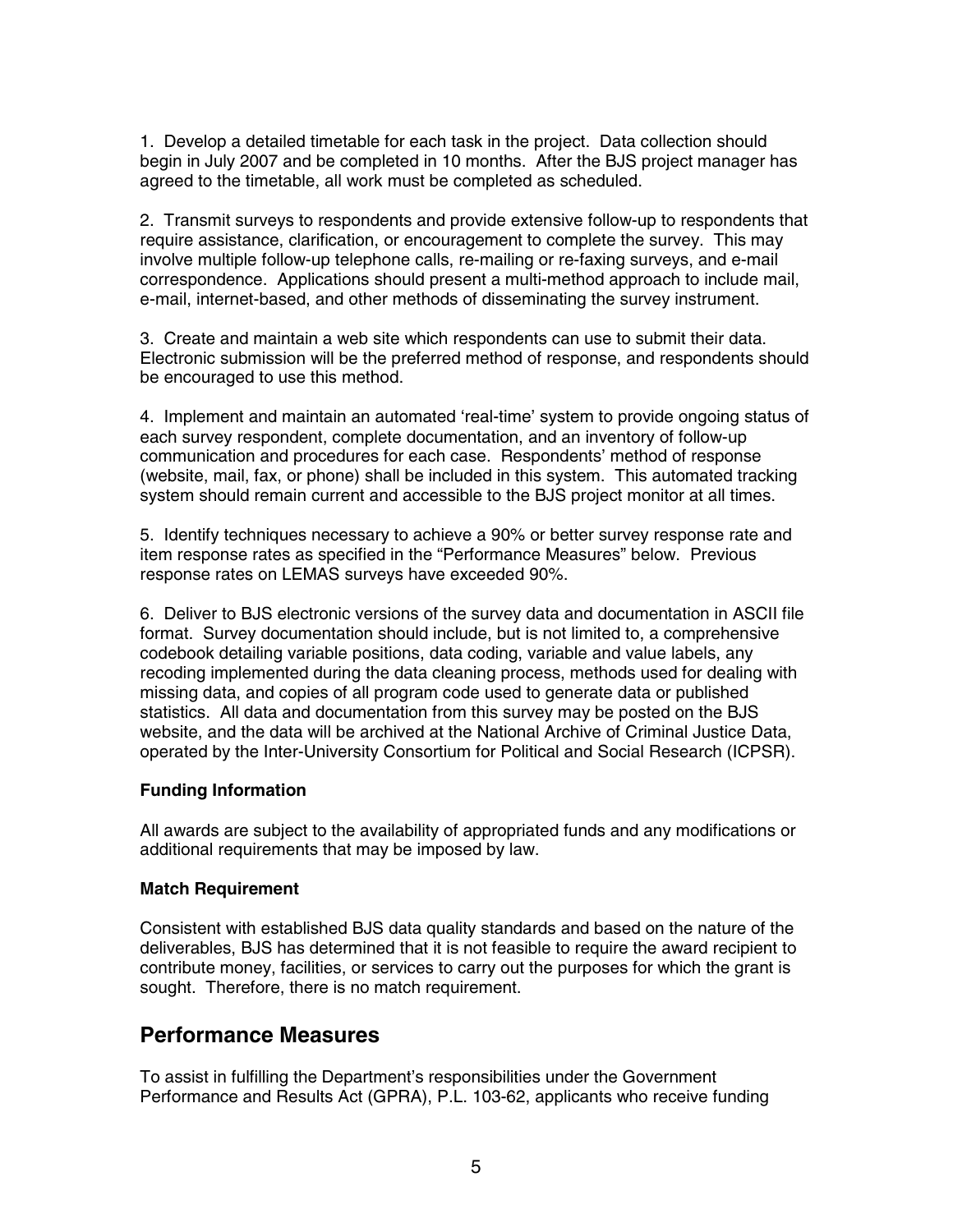under this solicitation must provide data that measures the results of their work. Performance measures for this solicitation are as follows:

| <b>Objective</b>                                                                                                                                                                                           | <b>Performance Measures</b>                                         | <b>Data Grantee Provides</b>                                                                                                                                                                                                                                                                                                                                                                                                                                                                                                                                                              |
|------------------------------------------------------------------------------------------------------------------------------------------------------------------------------------------------------------|---------------------------------------------------------------------|-------------------------------------------------------------------------------------------------------------------------------------------------------------------------------------------------------------------------------------------------------------------------------------------------------------------------------------------------------------------------------------------------------------------------------------------------------------------------------------------------------------------------------------------------------------------------------------------|
| To conduct a survey of law<br>enforcement agencies and<br>to collect information<br>pertaining to the personnel,<br>operations, expenditures<br>and pay, policies, and<br>procedures of these<br>agencies. | Quality of data (accuracy,<br>validity, and reliability of<br>data) | Recipient must achieve a<br>90% or better survey<br>response rate. (Target:<br>90% or better. A response<br>rate lower than the 90%<br>threshold is unacceptable.)<br>Minimal number of missing<br>or inconsistent data in data<br>file (Target: 1% on function<br>items, overall personnel<br>items, and operations<br>items; a maximum 5% on<br>detailed personnel and<br>operations items; and a<br>maximum 10% or less on<br>other items).<br>Post validation follow-up<br>rate (Target: 1% or less of<br>respondents require post-<br>validation follow-up and<br>error correction). |
|                                                                                                                                                                                                            | Timeliness of data                                                  | Time from initiation of the<br>collection to close of the<br>reference period (Target:<br>10 months).                                                                                                                                                                                                                                                                                                                                                                                                                                                                                     |

## **How to Apply**

DOJ is participating in the e-Government initiative, one of 25 initiatives included in the President's Management Agenda. Part of this initiative -- Grants.gov -- is a "one-stop storefront" that provides a unified process for all customers of Federal grants to find funding opportunities and apply for funding.

**Grants.Gov Instructions:** Complete instructions can be found at www.grants.gov. If you experience difficulties at any point during this process, please call the Grants.gov Customer Support Hotline at **1-800-518-4726**.

**CFDA Number:** The Catalog of Federal Domestic Assistance (CFDA) number for this solicitation is 16.734, titled "2007 Law Enforcement Management and Administrative Statistics (LEMAS) Survey," and the funding opportunity number is 2007-BJS-1508.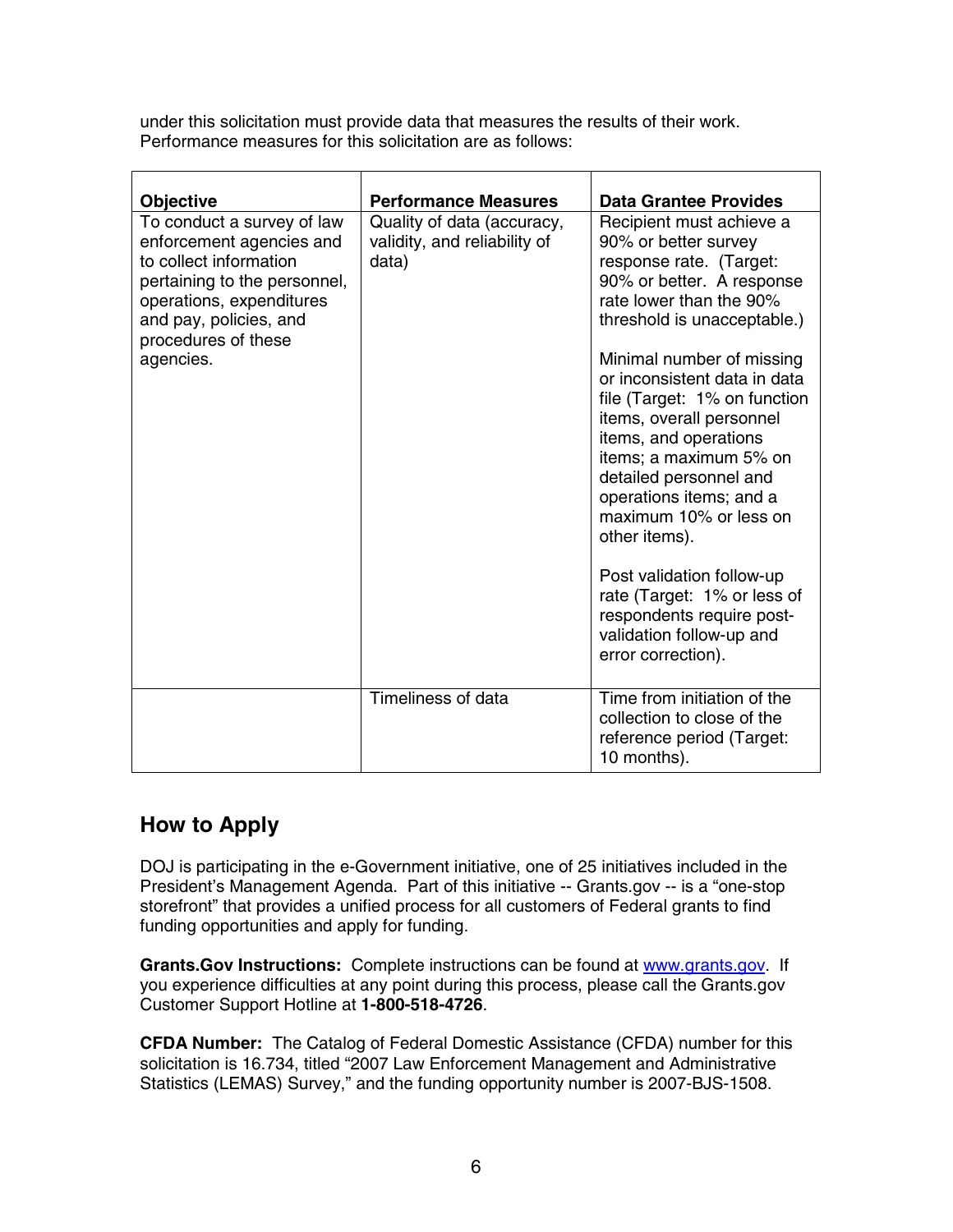**A DUNS number is required:** The Office of Management and Budget requires that all businesses and nonprofit applicants for Federal funds include a DUNS (Data Universal Numeric System) number in their application for a new award or renewal of an award. Applications without a DUNS number are incomplete. A DUNS number is a unique ninedigit sequence recognized as the universal standard for identifying and keeping track of entities receiving Federal funds. The identifier is used for tracking purposes and to validate address and point of contact information. The DUNS number will be used throughout the grant life cycle. Obtaining a DUNS number is a free, simple, one-time activity. Obtain one by calling 1-866-705-5711 or by applying online at http://www.dunandbradstreet.com. Individuals are exempt from this requirement.

### **What an Application Must Include**

When applying for Federal funding, applicants must provide the following:

**Standard Form 424 Project Narrative Budget Detail Worksheet and Budget Narrative Indirect Cost Rate Agreement** *(if applicable)* 

- Applicant must complete the Application for Federal Assistance (SF-424), a standard form that most Federal agencies use.
- The Project Narrative should describe activities as discussed in the Scope of Work and address the evaluation criteria. The project narrative should contain a detailed time line for project activities, a description of the survey methodology to be used including defined geographic boundaries, data collection method, data entry, and data documentation procedures.
- The Budget Detail Worksheet may be found through the Internet at http://www.ojp.usdoj.gov/Forms/budget\_fillable.pdf, OJP Standard Forms & Instructions. The OJP Financial Guide, which governs the administration of funds, contains information on allowable costs, methods of payment, audit requirements, accounting systems, and financial records, is available on the OJP website at http://www.ojp.usdoj.gov/FinGuide. If you have any questions, please contact the OJP Office of the Comptroller's Customer Service Center at 1-800-458–0786.
- Applicants who do not have a Federally-negotiated indirect cost rate and wish to establish one may submit a proposal to their "cognizant" Federal agency. Generally, the cognizant Federal agency is the agency that provides the preponderance of direct Federal funding. This can be determined by reviewing an organization's schedule of Federal financial assistance. If DOJ is your cognizant Federal agency, obtain information needed to submit an indirect cost rate proposal at http://www.ojp.usdoj.gov/oc/indirectcosts.htm.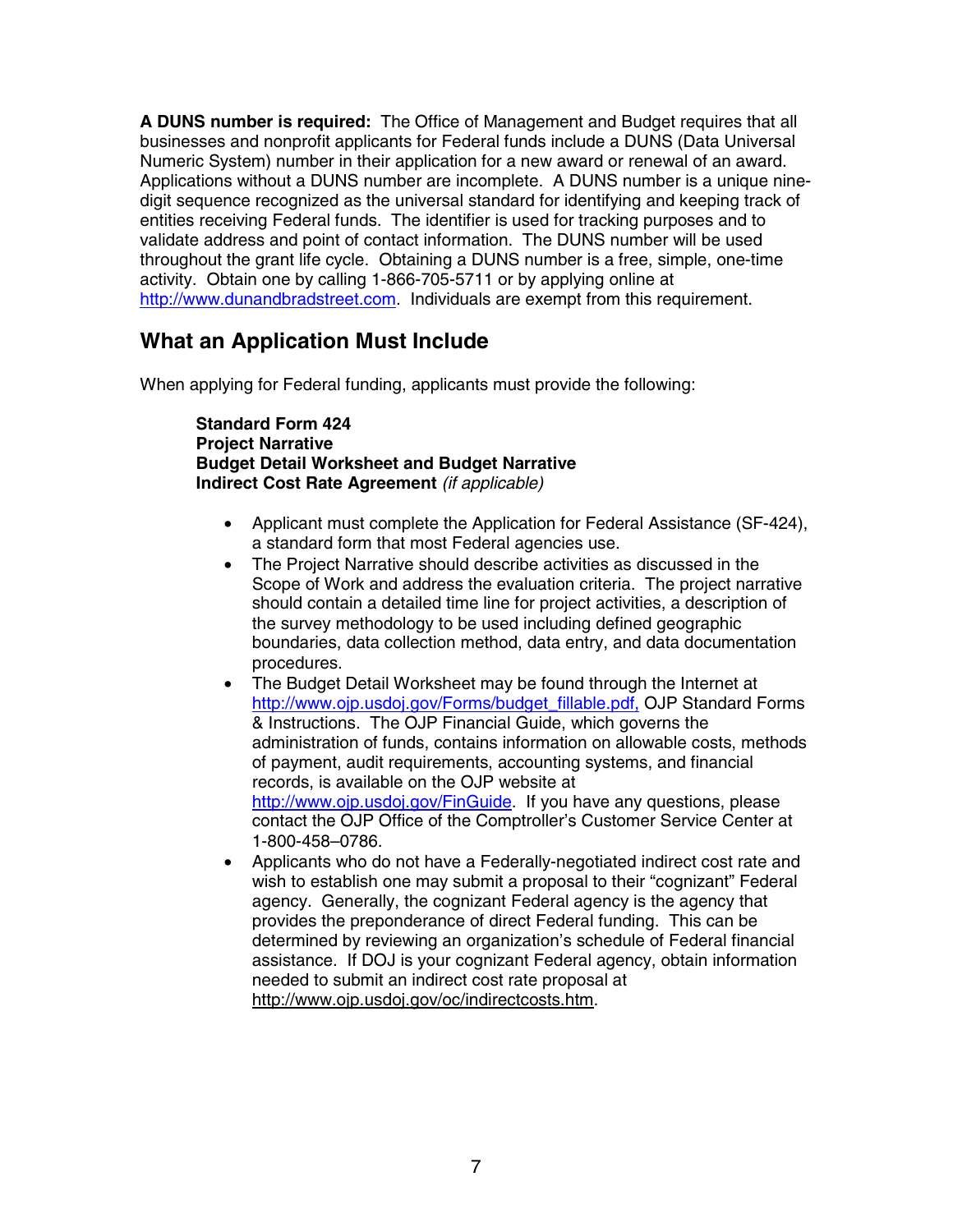#### **Other Attachments**

#### • **Key staff information.**

Information on key staff includes: a staff loading chart, by task and contract year, showing the role and number of hours (per year) committed for proposed staff; identification of proposed key personnel and their qualifications for the significant functions in this project, along with concise descriptions of the duties each will perform under the grant; and an identification by name of all key personnel with decision-making authority.

#### • **Privacy Certification.**

The Privacy Certificate is a funding recipient's certification of compliance with Federal regulations requiring confidentiality of information identifiable to a private person, which is collected, analyzed, or otherwise used in connection with an OJP-funded research or statistical activity. The funding recipient's Privacy Certificate includes a description of its policies and procedures to be followed to protect identifiable data. A model certificate is located at http://www.ojp.usdoj.gov/bjs/pub/pdf/bjsmpc.pdf.

#### • **Human Subjects Protection Certification of Compliance.**

BJS requires the funding recipient to submit proper documentation to be used to determine that the research project meets the Federal requirements for human subjects protections set forth in 28 CFR Part 46. A model certificate, describing the necessary information to be provided by the funding recipient, can be accessed at http://www.ojp.usdoj.gov/bjs/pub/pdf/bjsssphs.pdf.

• **Assurances and Certifications.** Applicants are required to submit as an attachment signed copies of these assurances and certifications electronically through Grants.Gov. It is critical that the name, address, telephone number, fax number, and e-mail address of the authorizing official on these online forms are correct.These forms can be obtained on OJP's funding page at http://www.ojp.usdoj.gov/forms.htm.

(1) **Assurances.** The applicant must comply with the assurances in order to receive Federal funds under this program. It is the responsibility of the recipient of Federal funds to fully understand and comply with these requirements. Failure to comply may result in withholding of funds, termination of the award, or other sanctions.

(2) **Certifications Regarding Lobbying; Debarment, Suspension, and Other Responsibility Matters; and Drug-Free Workplace.** This form commits the applicant to comply with the certification requirements under 28 CFR Part 69, "New Restrictions on Lobbying," and 28 CFR Part 67, "A Government-wide Debarment and Suspension (Nonprocurement) and Government-wide Requirements for a Drug-Free Workplace (Grants)."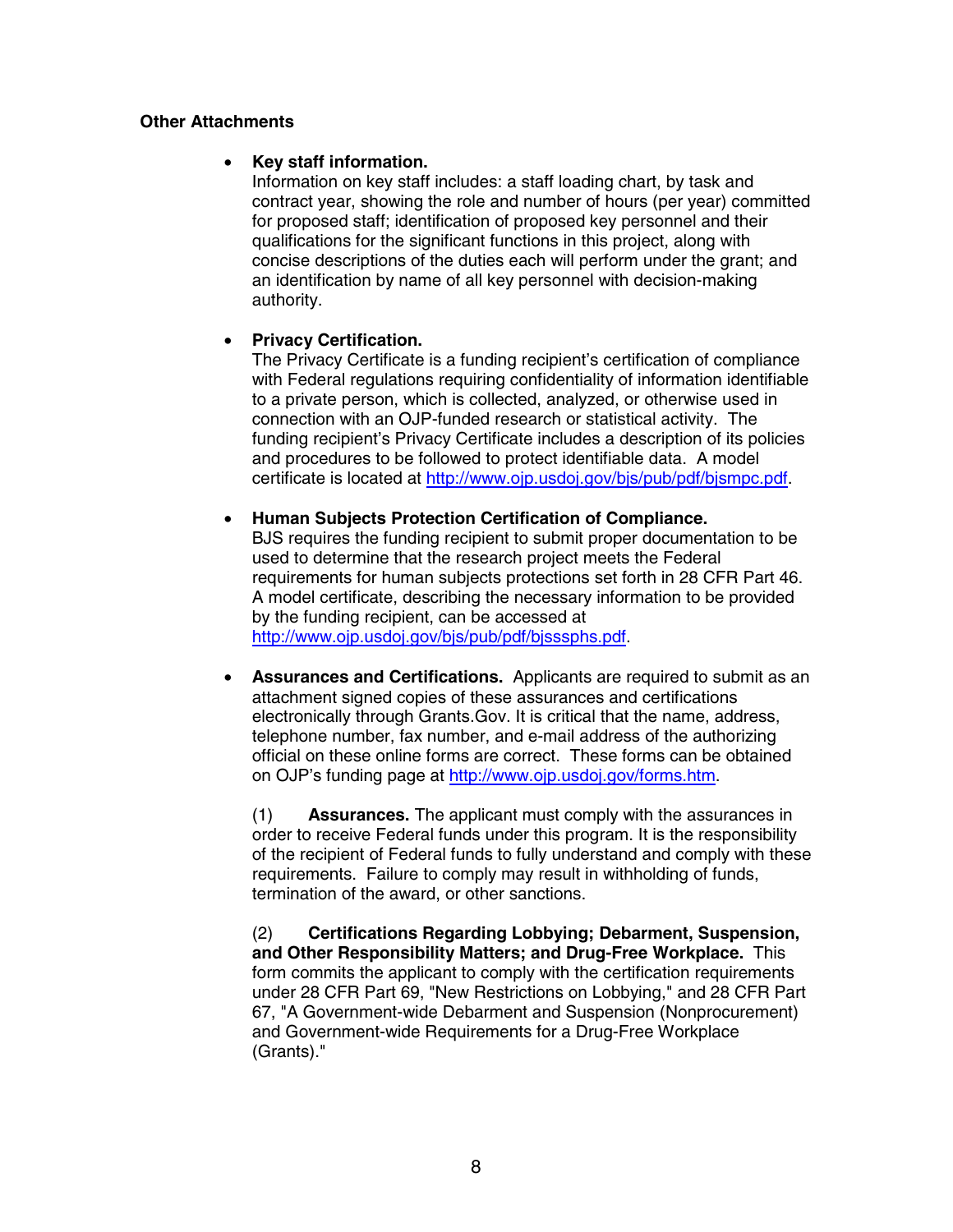### **Selection Criteria**

Proposals should describe the plan and implementation strategies outlined in the scope of work. Information on staffing levels and qualifications should be included for each task and descriptions of experience relevant to the project. Resumes of the proposed project director and key staff should be submitted with the proposal.

Applications will be reviewed competitively with the final award decision made by the Director of BJS. The applicant will be evaluated on the basis of:

- 1. Statement of the Problem/Program Narrative Content of the proposal and how it addresses the tasks in the Scope of Work.
- 2. Project Design and Implementation

Demonstrated knowledge of applied survey research, including survey construction, interview techniques, data collection, data coding, entry and verification, and the production of public-use data files. This includes availability of an adequate computing environment, knowledge of standard social science data processing software, and demonstrated ability to produce SPSS readable data files for analysis and report production.

3. Capabilities/Competencies

Demonstrated ability and experience in collecting data from a large number of law enforcement related agencies or similar entities.

4. Budget

Demonstrated fiscal, management, staff, and organizational capacity to provide sound management for this project. Applicant should include detailed staff resources and other costs by project tasks.

5. Impact/Outcomes and Evaluation

Demonstrated ability to achieve a 90% or higher response rate with minimal missing data.

### **Review Process**

Applications will be reviewed competitively with the final award decision made by the Director of BJS. The applicant will be evaluated based on the requirements mentioned under the "Selection Criteria*.*"

### **Additional Requirements**

- Civil Rights Compliance
- Confidentiality and Human Subjects Protections regulations
- Anti-Lobbying Act
- Financial and Government Audit Requirements